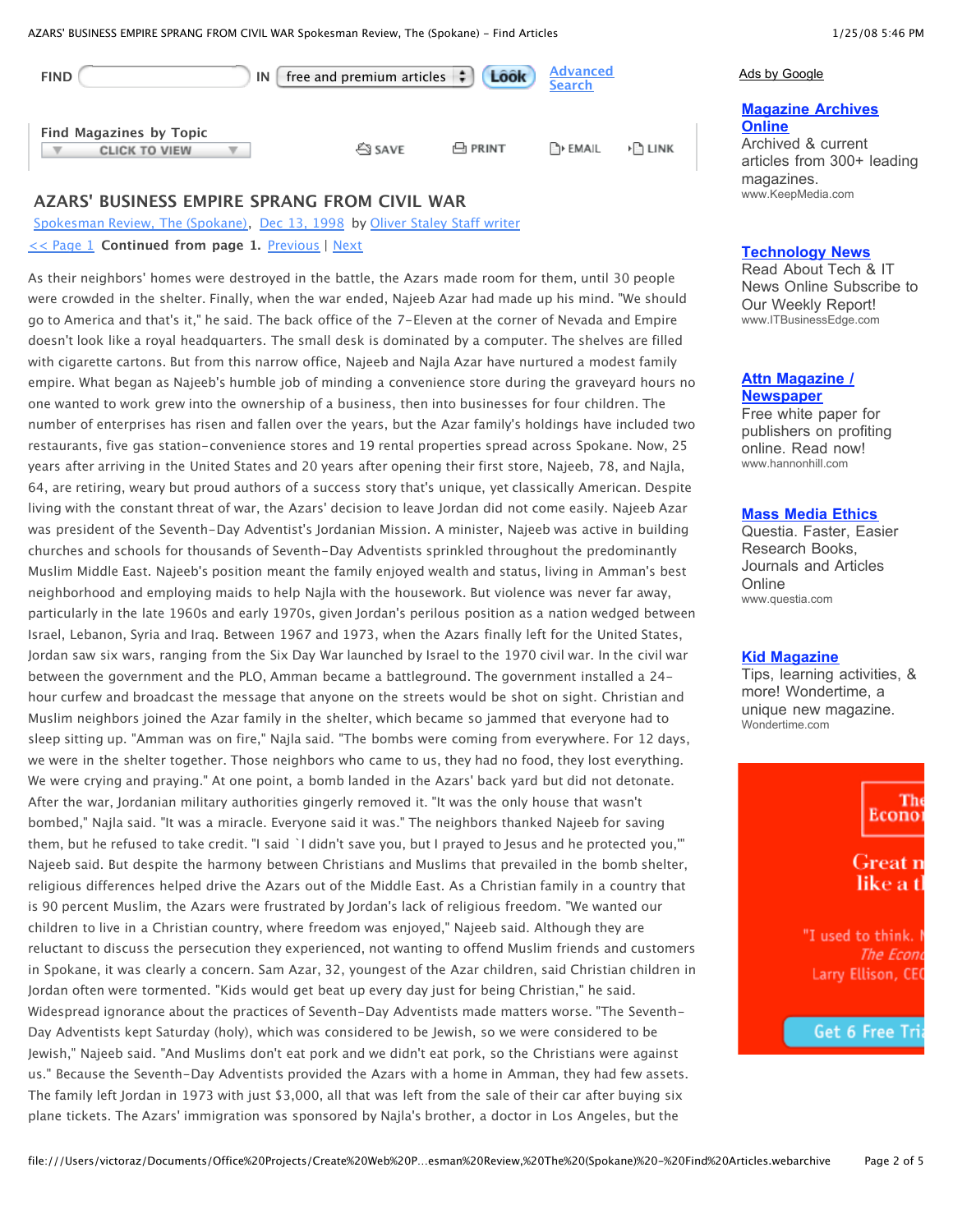family decided it would be better to raise the children in Spokane, near Najla's sister in Tekoa, Wash. Another of Najla's brothers, Foad Elaimy, came to Spokane several years later and opened the Niko's restaurants. Najeeb assumed he'd find work as a Seventh-Day Adventist minister, but when he arrived in Spokane, he was told no job was available. While he waited for an opening, he worked menial jobs, including the graveyard shift at 7-Eleven. "It was a different program for him, that's for sure," said Lois Francen, who co-owned the convenience store at Mission and Argonne. "I knew this was just a stepping stone for him." While ringing up midnight sales, Najeeb volunteered as a guest preacher, filling in for ministers who were sick or on vacation. He was a hit among local parishioners, said Viola Azar, the couple's oldest daughter. "He comes from the Holy Land," said Viola, 41. "He has rich experience." Najla became a seamstress for Pacific Trail Sports in the Spokane Industrial Park, and the children struggled to fit in. "The school system was different; the food was different," said Katy Azar, 36. "I got fired out of McDonald's," said 42-year-old Victor, the oldest son. "I didn't speak the slang." After 3-1/2 years, it became apparent the Seventh-Day Adventists would not hire Najeeb. "They said to me that they didn't have the money," he said. "I was very disappointed. I was depressed. I thought about getting away from life." Disillusioned, the couple decided to start a business, in part to guarantee employment for them and their family. They investigated running a group home for the developmentally disabled and buying a laundromat, but buying a 7-Eleven was the first opportunity that came up, in 1978. "7-Eleven treated us better than the Seventh-Day Adventists," said Najla wryly. In retrospect, it seems the Azar family was made for small business. For 20 years, Najeeb and Najla ran the North Side 7-Eleven, which is once again owned by 7-Eleven's parent company, the Southland Corporation, after the couple's retirement. Viola owns Azar's Conoco at Second and Thor. She ran Azar's Cafe across the street from the 7-Eleven for years with her husband Kareem, who she later divorced. Katy owns Azar's Restaurant on North Monroe with her husband, Rae'd. After spending time as a bank executive in Pennsylvania and California and working in Jordan, Victor has returned to Spokane and opened Azar's Mini-Mart at Trent and Evergreen. Sam owns a 7-Eleven on Argonne. "Whatever you do, you find an Azar," said Najeeb proudly. The family's success was built on years of sacrifice. They often worked 20-hour days at the store. "Our sales were \$500 a day," Najeeb said. "Lower than low. We couldn't afford outside help." As they scratched out a living selling magazines, potato chips and beer, the Azars discovered a community of friends. "For us, it was fun," Najeeb said. "We loved it. People came to us, we would talk to them. We made a family with everybody." By 1980, the business was prospering. Najeeb bought the North Pole Diner, across Nevada from the 7-Eleven, to provide jobs for his daughters and son-in-laws. It didn't always go smoothly. During the 1979 Iran hostage crisis, the Azar family received harassing phone calls threatening them with deportation. They responded by posting their naturalization papers in the store window. By the time Persian Gulf crisis boiled over in 1991, attitudes had changed dramatically, said Katy, who by then was running Azar's Restaurant with her husband. "When the thing happened in the Persian Gulf, I thought `Oh my goodness.' We thought they would take it out on us," she said. The opposite happened. Customers asked if anyone had been bothering them. Neighbors stopped by to make sure they were OK. "We were totally overwhelmed by the great response," Katy said. Retirement won't be easy for Najeeb, but it's necessary, Katy said. Najla has been in poor health and recently was released from the hospital after struggling with pneumonia. "Mom basically sacrificed her health for the business," Katy said. In retirement, Najeeb and Najla will look after their rental properties and try to publish a book Najeeb wrote 20 years ago describing his experiences in the Middle East. They'll also have more time to prepare for Christmas, which takes on added significance this year. "It's very special, because I was in bad shape," Najla said. "We thank God that we have retired safely and in good health and that everybody is happy."

ADVERTISEMENT

# Ads by Google

**Free Police Magazines** Free Magazines For Qualified P Professionals! www.yourtradepubs.com

**Mass Media Ethics**

Questia. Faster, Easier Researc **Online** www.questia.com

**Hustler Magazine Info**

Get Info on Hustler Magazine from www.info.com/HustlerMagazine

#### **Maxim Magazine - Offical**

Get Maxim for as low as  $75¢$  issues price MaximMagazine.com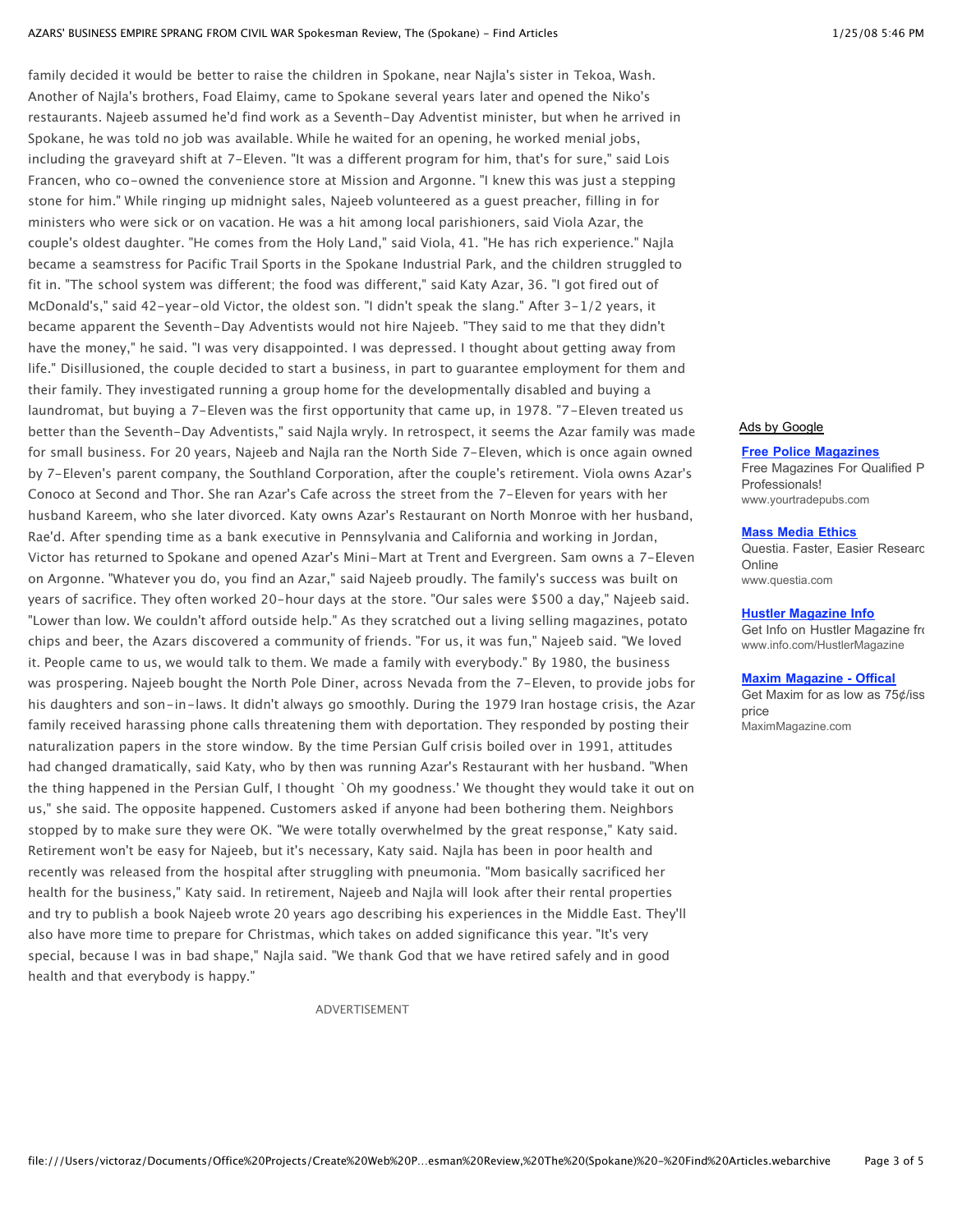



\* Ad Feedback

Copyright 1998 Cowles Publishing Company Provided by ProQuest Information and Learning Company. All rights Reserved.

# **"10 Rules of Fat Burning"**

Lose 9 lbs every 11 Days with these 10 Easy Rules of Diet & Fat Loss. www.FatLoss4Idiots.com

**Market Trends** Find Providers of Market Research Solutions on Business.com. www.business.com

**Homeowner Outlook 2008** U.S. Housing Report reveals the bubble has only started to leak. www.InvestmentU.com/Housing\_Report

**Invest in China & Profit** Free Report From Expert Robert Hsu, Profit Today from China's Growth! iPlaceReports.com

Content provided in partnership with